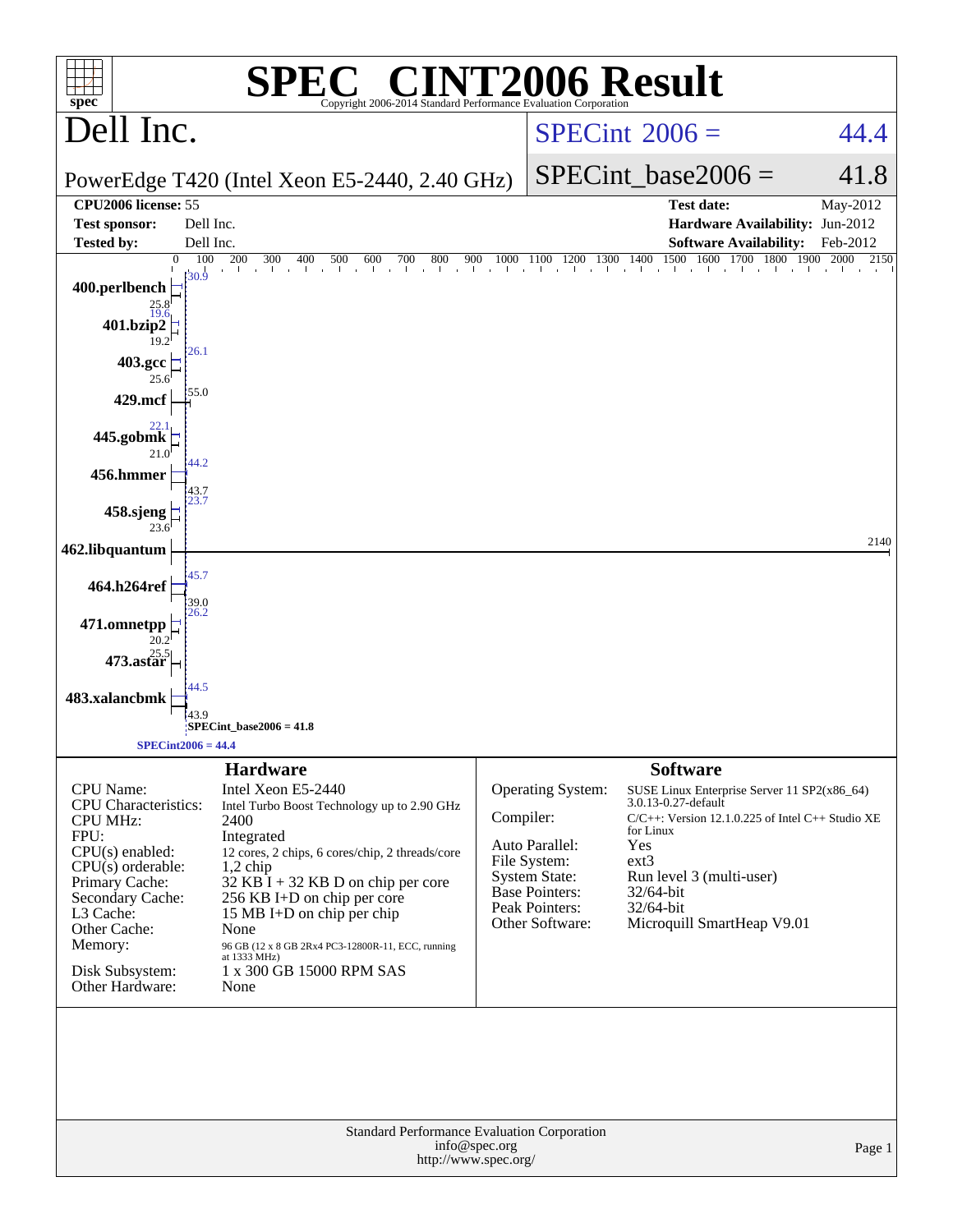

# **[SPEC CINT2006 Result](http://www.spec.org/auto/cpu2006/Docs/result-fields.html#SPECCINT2006Result)**

# Dell Inc.

## $SPECint2006 = 44.4$  $SPECint2006 = 44.4$

PowerEdge T420 (Intel Xeon E5-2440, 2.40 GHz)

SPECint base2006 =  $41.8$ 

**[CPU2006 license:](http://www.spec.org/auto/cpu2006/Docs/result-fields.html#CPU2006license)** 55 **[Test date:](http://www.spec.org/auto/cpu2006/Docs/result-fields.html#Testdate)** May-2012 **[Test sponsor:](http://www.spec.org/auto/cpu2006/Docs/result-fields.html#Testsponsor)** Dell Inc. **[Hardware Availability:](http://www.spec.org/auto/cpu2006/Docs/result-fields.html#HardwareAvailability)** Jun-2012 **[Tested by:](http://www.spec.org/auto/cpu2006/Docs/result-fields.html#Testedby)** Dell Inc. **[Software Availability:](http://www.spec.org/auto/cpu2006/Docs/result-fields.html#SoftwareAvailability)** Feb-2012

#### **[Results Table](http://www.spec.org/auto/cpu2006/Docs/result-fields.html#ResultsTable)**

|                                                                                                                 | <b>Base</b>    |              |                |       | <b>Peak</b>    |       |                |              |                |              |                |              |
|-----------------------------------------------------------------------------------------------------------------|----------------|--------------|----------------|-------|----------------|-------|----------------|--------------|----------------|--------------|----------------|--------------|
| <b>Benchmark</b>                                                                                                | <b>Seconds</b> | <b>Ratio</b> | <b>Seconds</b> | Ratio | <b>Seconds</b> | Ratio | <b>Seconds</b> | <b>Ratio</b> | <b>Seconds</b> | <b>Ratio</b> | <b>Seconds</b> | <b>Ratio</b> |
| $ 400$ .perlbench                                                                                               | 377            | 25.9         | 379            | 25.8  | 378            | 25.8  | 316            | 30.9         | 315            | 31.0         | 316            | 30.9         |
| 401.bzip2                                                                                                       | 502            | 19.2         | 504            | 19.1  | 503            | 19.2  | 492            | 19.6         | 493            | 19.6         | 494            | 19.5         |
| $403.\text{gcc}$                                                                                                | 314            | 25.6         | 314            | 25.6  | 315            | 25.6  | 309            | 26.1         | <u>309</u>     | <u>26.1</u>  | 309            | 26.0         |
| $429$ .mcf                                                                                                      | 166            | 55.0         | 166            | 55.0  | 166            | 54.9  | 166            | 55.0         | 166            | 55.0         | 166            | 54.9         |
| $445$ .gobmk                                                                                                    | 499            | 21.0         | 500            | 21.0  | 500            | 21.0  | 475            | 22.1         | 476            | 22.1         | 476            | 22.1         |
| 456.hmmer                                                                                                       | 214            | 43.7         | 213            | 43.7  | 213            | 43.9  | 211            | 44.2         | 211            | 44.2         | 212            | 43.9         |
| $458$ .sjeng                                                                                                    | 514            | 23.6         | 513            | 23.6  | 514            | 23.6  | 510            | 23.7         | 511            | 23.7         | 511            | 23.7         |
| 462.libquantum                                                                                                  | 9.69           | 2140         | 9.69           | 2140  | 9.69           | 2140  | 9.69           | 2140         | 9.69           | 2140         | 9.69           | 2140         |
| 464.h264ref                                                                                                     | 570            | 38.9         | 567            | 39.1  | 567            | 39.0  | 485            | 45.7         | 488            | 45.3         | 484            | 45.7         |
| 471.omnetpp                                                                                                     | 309            | 20.2         | 310            | 20.2  | 309            | 20.2  | 239            | 26.2         | 238            | 26.2         | 237            | 26.4         |
| $473$ . astar                                                                                                   | 276            | 25.5         | 276            | 25.5  | 277            | 25.3  | 276            | 25.5         | 276            | 25.5         | 277            | 25.3         |
| 483.xalancbmk                                                                                                   | 157            | 44.0         | 157            | 43.9  | 159            | 43.5  | 154            | 44.8         | 155            | 44.5         | 155            | 44.5         |
| <b>Dold</b> underlined text indicates a modian measurement<br>Decute ennear in the order in which thay were min |                |              |                |       |                |       |                |              |                |              |                |              |

Results appear in the [order in which they were run.](http://www.spec.org/auto/cpu2006/Docs/result-fields.html#RunOrder) Bold underlined text [indicates a median measurement.](http://www.spec.org/auto/cpu2006/Docs/result-fields.html#Median)

### **[Operating System Notes](http://www.spec.org/auto/cpu2006/Docs/result-fields.html#OperatingSystemNotes)**

Stack size set to unlimited using "ulimit -s unlimited"

#### **[Platform Notes](http://www.spec.org/auto/cpu2006/Docs/result-fields.html#PlatformNotes)**

 CPU Power Management set to Maximum Performance Memory Frequency set to Maximum Performance Turbo Boost set to Enabled C States/C1E set to Enabled Sysinfo program /root/CPU2006-1.2/config/sysinfo.rev6800 \$Rev: 6800 \$ \$Date:: 2011-10-11 #\$ 6f2ebdff5032aaa42e583f96b07f99d3 running on linux-316h Tue May 22 09:34:23 2012 This section contains SUT (System Under Test) info as seen by some common utilities. To remove or add to this section, see: <http://www.spec.org/cpu2006/Docs/config.html#sysinfo> From /proc/cpuinfo model name : Intel(R) Xeon(R) CPU E5-2440 0 @ 2.40GHz 2 "physical id"s (chips) 24 "processors" cores, siblings (Caution: counting these is hw and system dependent. The following excerpts from /proc/cpuinfo might not be reliable. Use with caution.) cpu cores : 6 siblings : 12 physical 0: cores 0 1 2 3 4 5 physical 1: cores 0 1 2 3 4 5 Continued on next page

Standard Performance Evaluation Corporation [info@spec.org](mailto:info@spec.org) <http://www.spec.org/>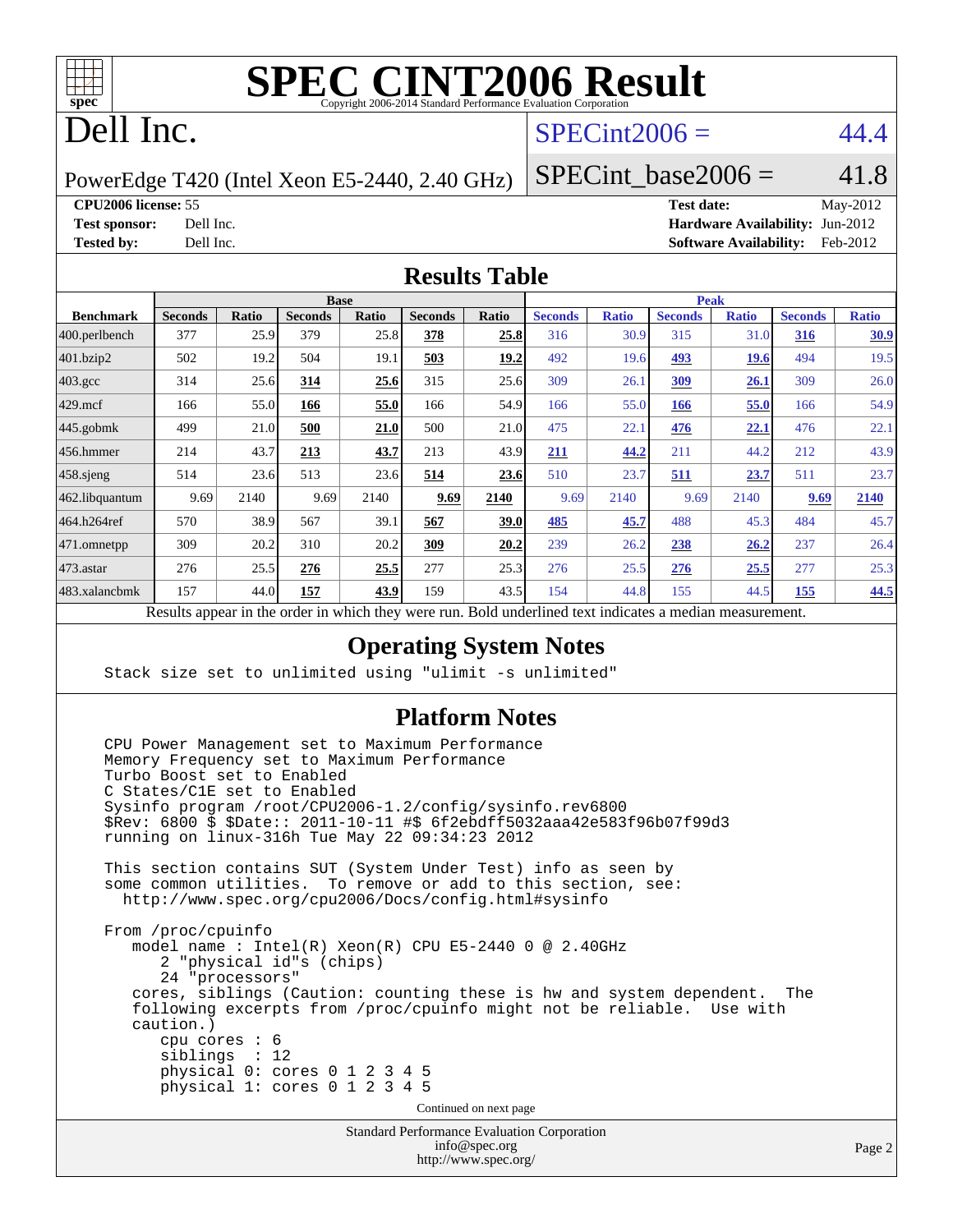# **[SPEC CINT2006 Result](http://www.spec.org/auto/cpu2006/Docs/result-fields.html#SPECCINT2006Result)**

# Dell Inc.

### $SPECint2006 = 44.4$  $SPECint2006 = 44.4$

SPECint base2006 =  $41.8$ 

PowerEdge T420 (Intel Xeon E5-2440, 2.40 GHz)

| <b>Test sponsor:</b> | Dell Inc. |
|----------------------|-----------|
| <b>Tested by:</b>    | Dell Inc. |

**[CPU2006 license:](http://www.spec.org/auto/cpu2006/Docs/result-fields.html#CPU2006license)** 55 **[Test date:](http://www.spec.org/auto/cpu2006/Docs/result-fields.html#Testdate)** May-2012 **[Hardware Availability:](http://www.spec.org/auto/cpu2006/Docs/result-fields.html#HardwareAvailability)** Jun-2012 **[Software Availability:](http://www.spec.org/auto/cpu2006/Docs/result-fields.html#SoftwareAvailability)** Feb-2012

### **[Platform Notes \(Continued\)](http://www.spec.org/auto/cpu2006/Docs/result-fields.html#PlatformNotes)**

cache size : 15360 KB

 From /proc/meminfo MemTotal: 98994188 kB HugePages\_Total: 0<br>Hugepagesize: 2048 kB Hugepagesize: /usr/bin/lsb\_release -d SUSE Linux Enterprise Server 11 (x86\_64) From /etc/\*release\* /etc/\*version\* SuSE-release: SUSE Linux Enterprise Server 11 (x86\_64) VERSION = 11 PATCHLEVEL = 2 uname -a: Linux linux-316h 3.0.13-0.27-default #1 SMP Wed Feb 15 13:33:49 UTC 2012 (d73692b) x86\_64 x86\_64 x86\_64 GNU/Linux run-level 3 May 22 09:32 last=S SPEC is set to: /root/CPU2006-1.2 Filesystem Type Size Used Avail Use% Mounted on /dev/sda2 ext3 271G 76G 182G 30% /

Additional information from dmidecode:

(End of data from sysinfo program)

#### **[General Notes](http://www.spec.org/auto/cpu2006/Docs/result-fields.html#GeneralNotes)**

Environment variables set by runspec before the start of the run: KMP\_AFFINITY = "granularity=fine,scatter" LD\_LIBRARY\_PATH = "/root/CPU2006-1.2/libs/32:/root/CPU2006-1.2/libs/64" OMP NUM THREADS = "12"

 Binaries compiled on a system with 1x Core i7-860 CPU + 8GB memory using RHEL5.5 Transparent Huge Pages enabled with: echo always > /sys/kernel/mm/transparent\_hugepage/enabled Filesystem page cache cleared with: echo 1> /proc/sys/vm/drop\_caches

# **[Base Compiler Invocation](http://www.spec.org/auto/cpu2006/Docs/result-fields.html#BaseCompilerInvocation)**

[C benchmarks](http://www.spec.org/auto/cpu2006/Docs/result-fields.html#Cbenchmarks): [icc -m64](http://www.spec.org/cpu2006/results/res2012q3/cpu2006-20120703-23490.flags.html#user_CCbase_intel_icc_64bit_f346026e86af2a669e726fe758c88044)

Continued on next page

Standard Performance Evaluation Corporation [info@spec.org](mailto:info@spec.org) <http://www.spec.org/>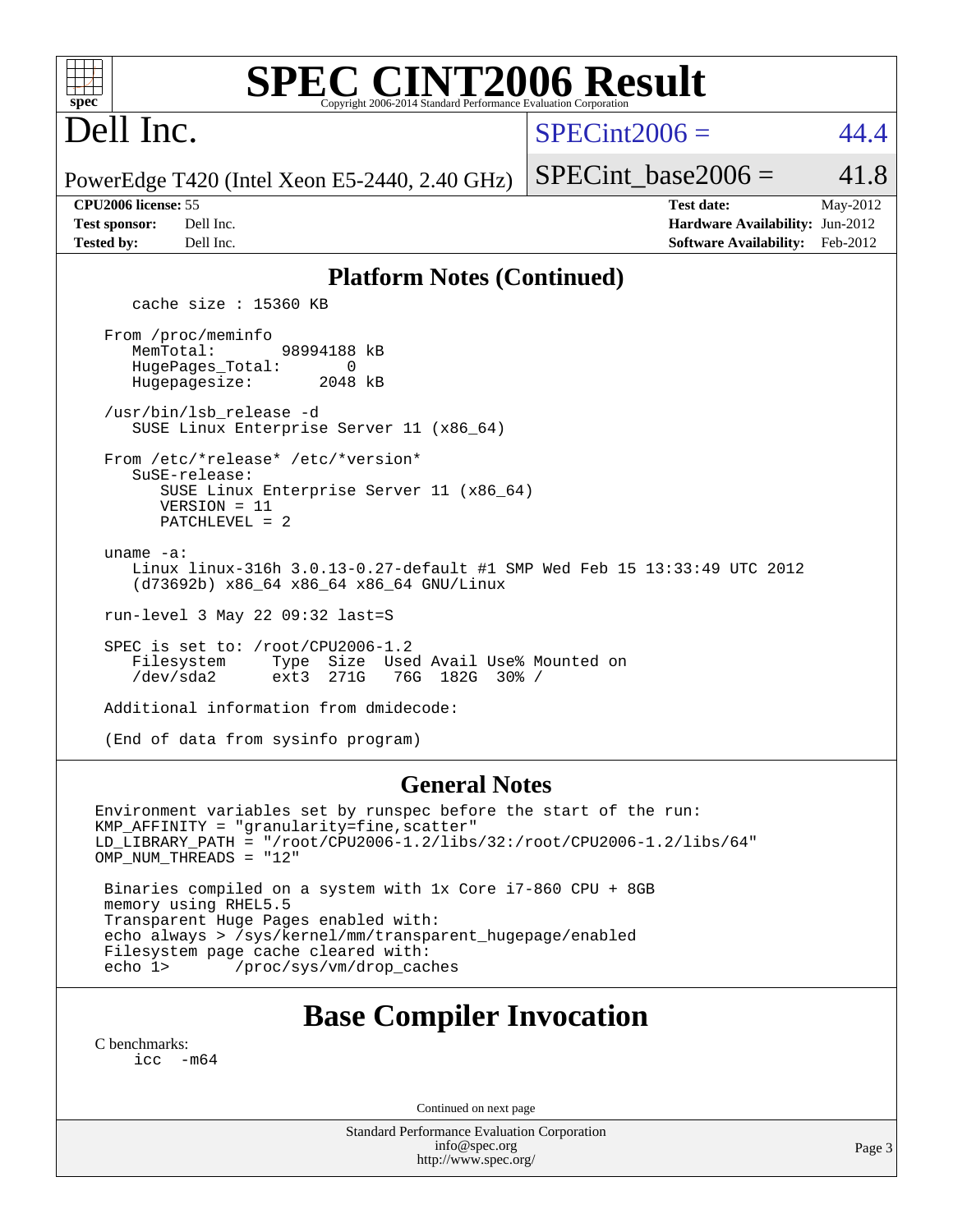| <b>SPEC CINT2006 Result</b><br>$spec^*$<br>Copyright 2006-2014 Standard Performance Evaluation Corporation |                                                                  |  |  |  |  |  |
|------------------------------------------------------------------------------------------------------------|------------------------------------------------------------------|--|--|--|--|--|
| Dell Inc.                                                                                                  | $SPECint2006 =$<br>44.4                                          |  |  |  |  |  |
| PowerEdge T420 (Intel Xeon E5-2440, 2.40 GHz)                                                              | 41.8<br>$SPECint base2006 =$                                     |  |  |  |  |  |
| CPU2006 license: 55<br><b>Test sponsor:</b><br>Dell Inc.                                                   | <b>Test date:</b><br>May-2012<br>Hardware Availability: Jun-2012 |  |  |  |  |  |
| <b>Tested by:</b><br>Dell Inc.                                                                             | <b>Software Availability:</b><br>Feb-2012                        |  |  |  |  |  |
| <b>Base Compiler Invocation (Continued)</b><br>$C_{++}$ benchmarks:                                        |                                                                  |  |  |  |  |  |
| $icpc$ $-m64$                                                                                              |                                                                  |  |  |  |  |  |
| <b>Base Portability Flags</b>                                                                              |                                                                  |  |  |  |  |  |
| 400.perlbench: -DSPEC_CPU_LP64 -DSPEC_CPU_LINUX_X64                                                        |                                                                  |  |  |  |  |  |
| 401.bzip2: -DSPEC_CPU_LP64<br>403.gcc: -DSPEC_CPU_LP64                                                     |                                                                  |  |  |  |  |  |
| 429.mcf: -DSPEC_CPU_LP64                                                                                   |                                                                  |  |  |  |  |  |
| 445.gobmk: -DSPEC_CPU_LP64<br>456.hmmer: -DSPEC_CPU_LP64                                                   |                                                                  |  |  |  |  |  |
| 458.sjeng: -DSPEC_CPU_LP64                                                                                 |                                                                  |  |  |  |  |  |
| 462.libquantum: - DSPEC_CPU_LP64 - DSPEC_CPU_LINUX<br>464.h264ref: -DSPEC_CPU_LP64                         |                                                                  |  |  |  |  |  |
| 471.omnetpp: -DSPEC_CPU_LP64<br>473.astar: -DSPEC_CPU_LP64                                                 |                                                                  |  |  |  |  |  |
| 483.xalancbmk: -DSPEC_CPU_LP64 -DSPEC_CPU_LINUX                                                            |                                                                  |  |  |  |  |  |
|                                                                                                            |                                                                  |  |  |  |  |  |
| <b>Base Optimization Flags</b>                                                                             |                                                                  |  |  |  |  |  |
| C benchmarks:<br>-xAVX -ipo -03 -no-prec-div -parallel -opt-prefetch -auto-p32                             |                                                                  |  |  |  |  |  |
| $C++$ benchmarks:                                                                                          |                                                                  |  |  |  |  |  |
| -xAVX -ipo -03 -no-prec-div -opt-prefetch -auto-p32 -Wl,-z, muldefs<br>$-L/s$ martheap -lsmartheap64       |                                                                  |  |  |  |  |  |
|                                                                                                            |                                                                  |  |  |  |  |  |
| <b>Base Other Flags</b><br>C benchmarks:                                                                   |                                                                  |  |  |  |  |  |
|                                                                                                            |                                                                  |  |  |  |  |  |
| 403.gcc: -Dalloca=_alloca                                                                                  |                                                                  |  |  |  |  |  |
| <b>Peak Compiler Invocation</b>                                                                            |                                                                  |  |  |  |  |  |
| C benchmarks (except as noted below):<br>$-m64$<br>icc                                                     |                                                                  |  |  |  |  |  |
| 400.perlbench: icc -m32                                                                                    |                                                                  |  |  |  |  |  |
| 445.gobmk: icc -m32                                                                                        |                                                                  |  |  |  |  |  |
| Continued on next page                                                                                     |                                                                  |  |  |  |  |  |
| Standard Performance Evaluation Corporation                                                                |                                                                  |  |  |  |  |  |
| info@spec.org<br>http://www.spec.org/                                                                      | Page 4                                                           |  |  |  |  |  |
|                                                                                                            |                                                                  |  |  |  |  |  |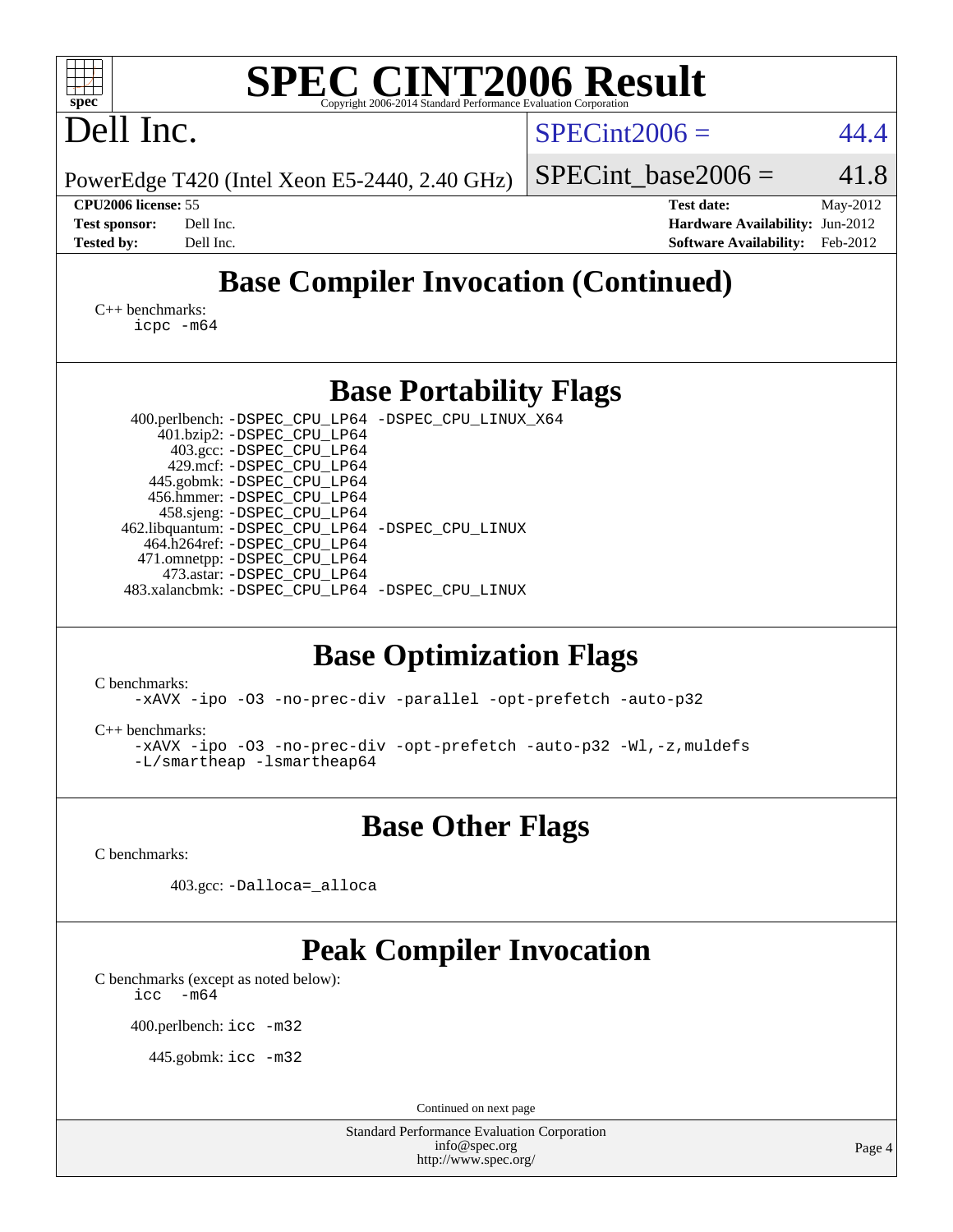

#### **[SPEC CINT2006 Result](http://www.spec.org/auto/cpu2006/Docs/result-fields.html#SPECCINT2006Result)** Copyright 2006-2014 Standard Performance Evaluation C

Dell Inc.

 $SPECint2006 = 44.4$  $SPECint2006 = 44.4$ 

SPECint base2006 =  $41.8$ 

PowerEdge T420 (Intel Xeon E5-2440, 2.40 GHz)

**[Tested by:](http://www.spec.org/auto/cpu2006/Docs/result-fields.html#Testedby)** Dell Inc. **[Software Availability:](http://www.spec.org/auto/cpu2006/Docs/result-fields.html#SoftwareAvailability)** Feb-2012

**[CPU2006 license:](http://www.spec.org/auto/cpu2006/Docs/result-fields.html#CPU2006license)** 55 **[Test date:](http://www.spec.org/auto/cpu2006/Docs/result-fields.html#Testdate)** May-2012 **[Test sponsor:](http://www.spec.org/auto/cpu2006/Docs/result-fields.html#Testsponsor)** Dell Inc. **[Hardware Availability:](http://www.spec.org/auto/cpu2006/Docs/result-fields.html#HardwareAvailability)** Jun-2012

# **[Peak Compiler Invocation \(Continued\)](http://www.spec.org/auto/cpu2006/Docs/result-fields.html#PeakCompilerInvocation)**

464.h264ref: [icc -m32](http://www.spec.org/cpu2006/results/res2012q3/cpu2006-20120703-23490.flags.html#user_peakCCLD464_h264ref_intel_icc_a6a621f8d50482236b970c6ac5f55f93)

[C++ benchmarks \(except as noted below\):](http://www.spec.org/auto/cpu2006/Docs/result-fields.html#CXXbenchmarksexceptasnotedbelow) [icpc -m32](http://www.spec.org/cpu2006/results/res2012q3/cpu2006-20120703-23490.flags.html#user_CXXpeak_intel_icpc_4e5a5ef1a53fd332b3c49e69c3330699)

473.astar: [icpc -m64](http://www.spec.org/cpu2006/results/res2012q3/cpu2006-20120703-23490.flags.html#user_peakCXXLD473_astar_intel_icpc_64bit_fc66a5337ce925472a5c54ad6a0de310)

**[Peak Portability Flags](http://www.spec.org/auto/cpu2006/Docs/result-fields.html#PeakPortabilityFlags)**

 400.perlbench: [-DSPEC\\_CPU\\_LINUX\\_IA32](http://www.spec.org/cpu2006/results/res2012q3/cpu2006-20120703-23490.flags.html#b400.perlbench_peakCPORTABILITY_DSPEC_CPU_LINUX_IA32) 401.bzip2: [-DSPEC\\_CPU\\_LP64](http://www.spec.org/cpu2006/results/res2012q3/cpu2006-20120703-23490.flags.html#suite_peakPORTABILITY401_bzip2_DSPEC_CPU_LP64) 403.gcc: [-DSPEC\\_CPU\\_LP64](http://www.spec.org/cpu2006/results/res2012q3/cpu2006-20120703-23490.flags.html#suite_peakPORTABILITY403_gcc_DSPEC_CPU_LP64) 429.mcf: [-DSPEC\\_CPU\\_LP64](http://www.spec.org/cpu2006/results/res2012q3/cpu2006-20120703-23490.flags.html#suite_peakPORTABILITY429_mcf_DSPEC_CPU_LP64) 456.hmmer: [-DSPEC\\_CPU\\_LP64](http://www.spec.org/cpu2006/results/res2012q3/cpu2006-20120703-23490.flags.html#suite_peakPORTABILITY456_hmmer_DSPEC_CPU_LP64) 458.sjeng: [-DSPEC\\_CPU\\_LP64](http://www.spec.org/cpu2006/results/res2012q3/cpu2006-20120703-23490.flags.html#suite_peakPORTABILITY458_sjeng_DSPEC_CPU_LP64) 462.libquantum: [-DSPEC\\_CPU\\_LP64](http://www.spec.org/cpu2006/results/res2012q3/cpu2006-20120703-23490.flags.html#suite_peakPORTABILITY462_libquantum_DSPEC_CPU_LP64) [-DSPEC\\_CPU\\_LINUX](http://www.spec.org/cpu2006/results/res2012q3/cpu2006-20120703-23490.flags.html#b462.libquantum_peakCPORTABILITY_DSPEC_CPU_LINUX) 473.astar: [-DSPEC\\_CPU\\_LP64](http://www.spec.org/cpu2006/results/res2012q3/cpu2006-20120703-23490.flags.html#suite_peakPORTABILITY473_astar_DSPEC_CPU_LP64) 483.xalancbmk: [-DSPEC\\_CPU\\_LINUX](http://www.spec.org/cpu2006/results/res2012q3/cpu2006-20120703-23490.flags.html#b483.xalancbmk_peakCXXPORTABILITY_DSPEC_CPU_LINUX)

# **[Peak Optimization Flags](http://www.spec.org/auto/cpu2006/Docs/result-fields.html#PeakOptimizationFlags)**

[C benchmarks](http://www.spec.org/auto/cpu2006/Docs/result-fields.html#Cbenchmarks):

400.perlbench:  $-xAUX(pass 2)$  -prof-qen(pass 1) [-ipo](http://www.spec.org/cpu2006/results/res2012q3/cpu2006-20120703-23490.flags.html#user_peakPASS2_CFLAGSPASS2_LDCFLAGS400_perlbench_f-ipo)(pass 2) -03(pass 2) [-no-prec-div](http://www.spec.org/cpu2006/results/res2012q3/cpu2006-20120703-23490.flags.html#user_peakPASS2_CFLAGSPASS2_LDCFLAGS400_perlbench_f-no-prec-div)(pass 2) [-prof-use](http://www.spec.org/cpu2006/results/res2012q3/cpu2006-20120703-23490.flags.html#user_peakPASS2_CFLAGSPASS2_LDCFLAGS400_perlbench_prof_use_bccf7792157ff70d64e32fe3e1250b55)(pass 2) [-opt-prefetch](http://www.spec.org/cpu2006/results/res2012q3/cpu2006-20120703-23490.flags.html#user_peakCOPTIMIZE400_perlbench_f-opt-prefetch) [-ansi-alias](http://www.spec.org/cpu2006/results/res2012q3/cpu2006-20120703-23490.flags.html#user_peakCOPTIMIZE400_perlbench_f-ansi-alias) 401.bzip2: [-xAVX](http://www.spec.org/cpu2006/results/res2012q3/cpu2006-20120703-23490.flags.html#user_peakPASS2_CFLAGSPASS2_LDCFLAGS401_bzip2_f-xAVX)(pass 2) [-prof-gen](http://www.spec.org/cpu2006/results/res2012q3/cpu2006-20120703-23490.flags.html#user_peakPASS1_CFLAGSPASS1_LDCFLAGS401_bzip2_prof_gen_e43856698f6ca7b7e442dfd80e94a8fc)(pass 1) [-ipo](http://www.spec.org/cpu2006/results/res2012q3/cpu2006-20120703-23490.flags.html#user_peakPASS2_CFLAGSPASS2_LDCFLAGS401_bzip2_f-ipo)(pass 2) [-O3](http://www.spec.org/cpu2006/results/res2012q3/cpu2006-20120703-23490.flags.html#user_peakPASS2_CFLAGSPASS2_LDCFLAGS401_bzip2_f-O3)(pass 2) [-no-prec-div](http://www.spec.org/cpu2006/results/res2012q3/cpu2006-20120703-23490.flags.html#user_peakCOPTIMIZEPASS2_CFLAGSPASS2_LDCFLAGS401_bzip2_f-no-prec-div) [-prof-use](http://www.spec.org/cpu2006/results/res2012q3/cpu2006-20120703-23490.flags.html#user_peakPASS2_CFLAGSPASS2_LDCFLAGS401_bzip2_prof_use_bccf7792157ff70d64e32fe3e1250b55)(pass 2) [-auto-ilp32](http://www.spec.org/cpu2006/results/res2012q3/cpu2006-20120703-23490.flags.html#user_peakCOPTIMIZE401_bzip2_f-auto-ilp32) [-opt-prefetch](http://www.spec.org/cpu2006/results/res2012q3/cpu2006-20120703-23490.flags.html#user_peakCOPTIMIZE401_bzip2_f-opt-prefetch) [-ansi-alias](http://www.spec.org/cpu2006/results/res2012q3/cpu2006-20120703-23490.flags.html#user_peakCOPTIMIZE401_bzip2_f-ansi-alias) 403.gcc: [-xAVX](http://www.spec.org/cpu2006/results/res2012q3/cpu2006-20120703-23490.flags.html#user_peakCOPTIMIZE403_gcc_f-xAVX) [-ipo](http://www.spec.org/cpu2006/results/res2012q3/cpu2006-20120703-23490.flags.html#user_peakCOPTIMIZE403_gcc_f-ipo) [-O3](http://www.spec.org/cpu2006/results/res2012q3/cpu2006-20120703-23490.flags.html#user_peakCOPTIMIZE403_gcc_f-O3) [-no-prec-div](http://www.spec.org/cpu2006/results/res2012q3/cpu2006-20120703-23490.flags.html#user_peakCOPTIMIZE403_gcc_f-no-prec-div) [-inline-calloc](http://www.spec.org/cpu2006/results/res2012q3/cpu2006-20120703-23490.flags.html#user_peakCOPTIMIZE403_gcc_f-inline-calloc) [-opt-malloc-options=3](http://www.spec.org/cpu2006/results/res2012q3/cpu2006-20120703-23490.flags.html#user_peakCOPTIMIZE403_gcc_f-opt-malloc-options_13ab9b803cf986b4ee62f0a5998c2238) [-auto-ilp32](http://www.spec.org/cpu2006/results/res2012q3/cpu2006-20120703-23490.flags.html#user_peakCOPTIMIZE403_gcc_f-auto-ilp32)  $429$ .mcf: basepeak = yes 445.gobmk: [-xAVX](http://www.spec.org/cpu2006/results/res2012q3/cpu2006-20120703-23490.flags.html#user_peakPASS2_CFLAGSPASS2_LDCFLAGS445_gobmk_f-xAVX)(pass 2) [-prof-gen](http://www.spec.org/cpu2006/results/res2012q3/cpu2006-20120703-23490.flags.html#user_peakPASS1_CFLAGSPASS1_LDCFLAGS445_gobmk_prof_gen_e43856698f6ca7b7e442dfd80e94a8fc)(pass 1) [-prof-use](http://www.spec.org/cpu2006/results/res2012q3/cpu2006-20120703-23490.flags.html#user_peakPASS2_CFLAGSPASS2_LDCFLAGS445_gobmk_prof_use_bccf7792157ff70d64e32fe3e1250b55)(pass 2) [-ansi-alias](http://www.spec.org/cpu2006/results/res2012q3/cpu2006-20120703-23490.flags.html#user_peakCOPTIMIZE445_gobmk_f-ansi-alias) 456.hmmer: [-xAVX](http://www.spec.org/cpu2006/results/res2012q3/cpu2006-20120703-23490.flags.html#user_peakCOPTIMIZE456_hmmer_f-xAVX) [-ipo](http://www.spec.org/cpu2006/results/res2012q3/cpu2006-20120703-23490.flags.html#user_peakCOPTIMIZE456_hmmer_f-ipo) [-O3](http://www.spec.org/cpu2006/results/res2012q3/cpu2006-20120703-23490.flags.html#user_peakCOPTIMIZE456_hmmer_f-O3) [-no-prec-div](http://www.spec.org/cpu2006/results/res2012q3/cpu2006-20120703-23490.flags.html#user_peakCOPTIMIZE456_hmmer_f-no-prec-div) [-unroll2](http://www.spec.org/cpu2006/results/res2012q3/cpu2006-20120703-23490.flags.html#user_peakCOPTIMIZE456_hmmer_f-unroll_784dae83bebfb236979b41d2422d7ec2) [-auto-ilp32](http://www.spec.org/cpu2006/results/res2012q3/cpu2006-20120703-23490.flags.html#user_peakCOPTIMIZE456_hmmer_f-auto-ilp32) [-ansi-alias](http://www.spec.org/cpu2006/results/res2012q3/cpu2006-20120703-23490.flags.html#user_peakCOPTIMIZE456_hmmer_f-ansi-alias) 458.sjeng: [-xAVX](http://www.spec.org/cpu2006/results/res2012q3/cpu2006-20120703-23490.flags.html#user_peakPASS2_CFLAGSPASS2_LDCFLAGS458_sjeng_f-xAVX)(pass 2) [-prof-gen](http://www.spec.org/cpu2006/results/res2012q3/cpu2006-20120703-23490.flags.html#user_peakPASS1_CFLAGSPASS1_LDCFLAGS458_sjeng_prof_gen_e43856698f6ca7b7e442dfd80e94a8fc)(pass 1) [-ipo](http://www.spec.org/cpu2006/results/res2012q3/cpu2006-20120703-23490.flags.html#user_peakPASS2_CFLAGSPASS2_LDCFLAGS458_sjeng_f-ipo)(pass 2) [-O3](http://www.spec.org/cpu2006/results/res2012q3/cpu2006-20120703-23490.flags.html#user_peakPASS2_CFLAGSPASS2_LDCFLAGS458_sjeng_f-O3)(pass 2) [-no-prec-div](http://www.spec.org/cpu2006/results/res2012q3/cpu2006-20120703-23490.flags.html#user_peakPASS2_CFLAGSPASS2_LDCFLAGS458_sjeng_f-no-prec-div)(pass 2) [-prof-use](http://www.spec.org/cpu2006/results/res2012q3/cpu2006-20120703-23490.flags.html#user_peakPASS2_CFLAGSPASS2_LDCFLAGS458_sjeng_prof_use_bccf7792157ff70d64e32fe3e1250b55)(pass 2) [-unroll4](http://www.spec.org/cpu2006/results/res2012q3/cpu2006-20120703-23490.flags.html#user_peakCOPTIMIZE458_sjeng_f-unroll_4e5e4ed65b7fd20bdcd365bec371b81f)

Continued on next page

Standard Performance Evaluation Corporation [info@spec.org](mailto:info@spec.org) <http://www.spec.org/>